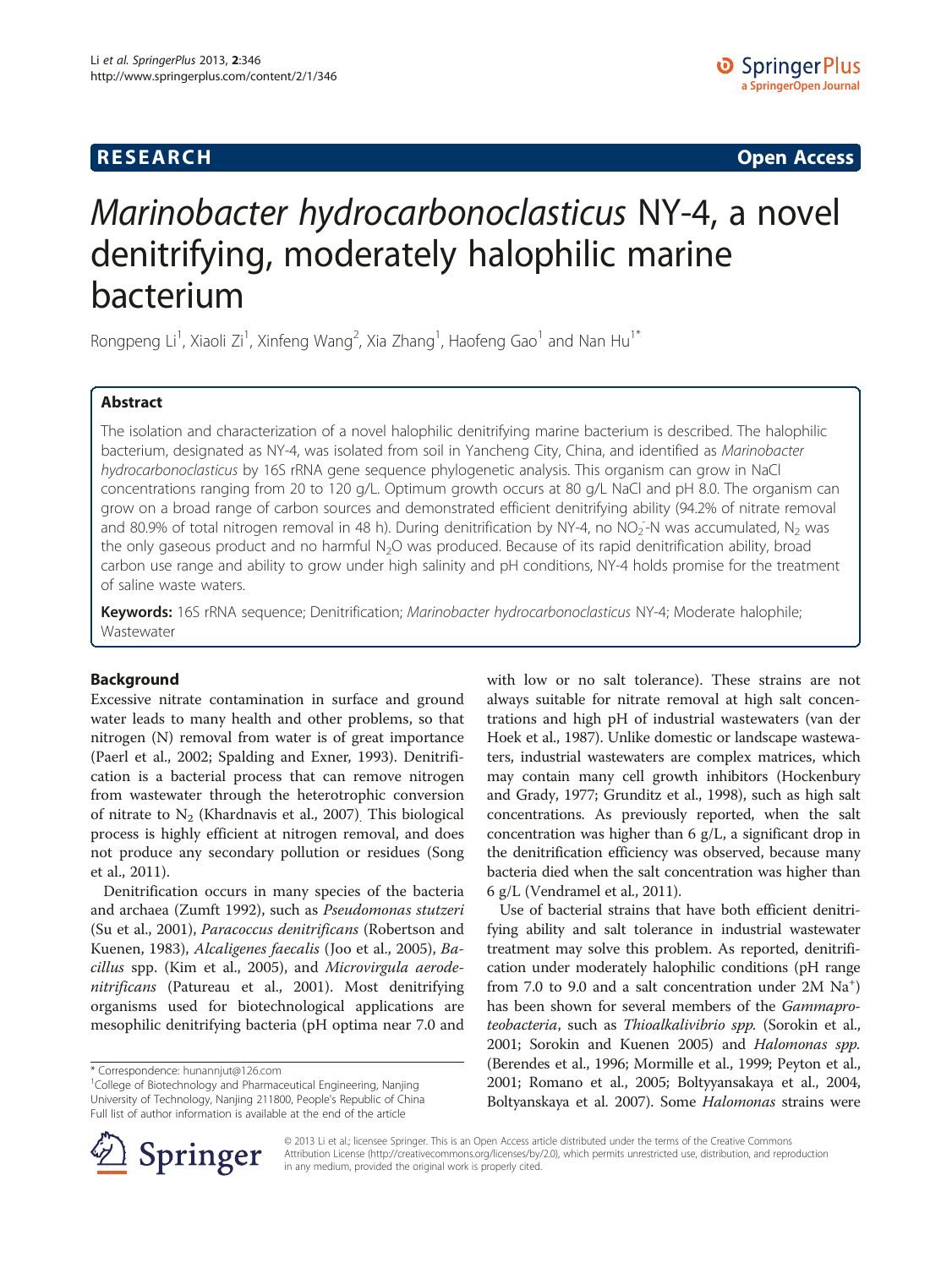also demonstrated to actively denitrify under highly halophilic conditions (pH 9.0 and a salt concentration of 4M Na+ ) (Klup et al., [2007](#page-8-0); Shapovalova et al., [2008\)](#page-8-0). It is unfortunate that all these reported halophilic species only grew and actively denitrified under aerobic conditions. Because of the low concentrations of dissolved oxygen in industrial wastewaters, these reported aerobic halophilic species were not suitable for application in treatment of industrial wastewater (Shapovalova et al., [2008](#page-8-0)).

The objective of this research was to isolate and characterize new halophilic denitrifying bacteria with better potential for saline industrial wastewater treatment. To achieve this objective, sediment samples were collected from Xintan Saltern, Yancheng City, Jiangsu Province, China. A halophilic bacterium NY-4 was isolated and identified as Marinobacter sp. by 16S rRNA analysis. NY-4 has a high anaerobic denitrifying efficiency (94.2% nitrite removal and 80.9% total nitrogen removal in 48 h), moderate salt tolerance (from 20 g/L to 120  $g/L$ ), pH tolerance (from 7.0 to 9.0) and broad carbon use range, which makes NY-4 a promising inoculant for saline industrial wastewater treatment.

## Materials and methods

## Strains, medium and culture condition

NY-4 was isolated from soil in Xintan Saltern, Yancheng City, Jiangsu Province, China, and maintained in 8% glycerol HSLB plus medium (High Salinity LB medium, LB with 80 g/L NaCl) at −80°C. For the isolation of bacterial strains, a soil sample was suspended and vortexed thoroughly in sterile  $H<sub>2</sub>O$  and serially diluted 10fold four times using sterile  $H_2O$ . One hundred μl of the  $10^{-4}$  dilution was spread on an HSLB plus plate and incubated at 30°C for 48 h. Single colonies were selected. NY-4 was obtained after strict investigation of its purity.

The following indicates the contents of each medium that was prepared: Denitrification medium (DM, g/L): NaNO<sub>3</sub>, 0.607; KH<sub>2</sub>PO<sub>4</sub>, 5; NaCl, 80, trace element solution, 1 ml, pH, 7.0-8.0; the amount of carbon source varied by experiments; trace element solution  $(g/L)$ : Na<sub>2</sub>EDTA, 63.7; ZnSO<sub>4</sub>, 2.2; CaCl<sub>2</sub>, 5.5; MnCl<sub>2</sub>4H<sub>2</sub>O, 5.06; FeSO<sub>4</sub>.7H<sub>2</sub>O, 5.0; Na<sub>2</sub>MoO<sub>4</sub>4H<sub>2</sub>O, 1.1; CuSO<sub>4</sub>5H<sub>2</sub>O, 1.57; CoCl<sub>2</sub>6H<sub>2</sub>O, 1.61, pH, 7.0-7.5. High Salinity LB plus medium (HSLB, g/L): tryptone, 10; yeast extract, 5; NaCl, 80; KCl, 5; MgSO<sub>4</sub>7H<sub>2</sub>O, 2.5; pH, 7.0-7.5. To prepare HSLB plus medium plates, 2% (w/v) agar was added. For strain maintenance, glycerol was added into LB plus liquid medium to a final concentration of  $8\%$  (v/v).

NY-4 was transferred from an HSLB plus frozen culture maintained at −80°C to a fresh HSLB plus medium plate and incubated at 30°C for 24 h. NY-4 from the plate was inoculated into the HSLB plus liquid media and incubated at 30°C at 150 rpm for 18 h (about  $OD_{600}$ at 5.0) as the preculture. The preculture was inoculated into DM medium and cultivated as described for each experiment.

#### Electron microscopy observation

Detailed cell shapes and flagella were observed both by scanning electron microscopy and transmission electron microscopy. For scanning electron microscopy analysis, bacteria were fixed with 1% glutaraldehyde overnight and then dehydrated in ethanol completely. Cells were coated with gold-palladium and observed with a JSM-5610LV scanning electron microscope (JEOL Ltd., Tokyo, Japan) (Bertrand et al., [1990](#page-7-0)). For transmission electron microscopy examinations, cells were negatively stained with phosphotungstic acid according to the method of Jahn [\(1986](#page-7-0)) and observed with an H-7650 transmission electron microscope (Hitachi, Tokyo, Japan).

#### 16S rRNA analysis

The 16S rRNA was amplified by PCR using the universal bacterial primers 27F (5'-AGAGTTTGATCCTGGCTC AG-3') and 1492R (5'-GGYTACCTTGTTACGACTT-3') (Lane [1991\)](#page-8-0) and was sequenced by TAKARA Corp. (Dalian, China). The sequence was submitted to a Blast search to compare with available 16S rRNA gene sequences in GenBank of the NCBI database (Altschul et al., [1990](#page-7-0)). A neighbor-joining tree was constructed using the MEGA 4.0 program (Kumar [2004\)](#page-8-0).

## Denitrifying assay

A 1.5 mL of preculture of NY-4 in HSLB plus medium was inoculated in 150 mL of DM liquid medium sealed with 15 mL paraffin wax, contained in 250-mL flasks. The flasks were then incubated at 30°C in a constant temperature incubator. The cultures were sampled periodically to determine bacterial growth and the concentration of  $NO_2^-$ -N,  $NO_3^-$ -N and the total nitrogen (TN) were measured every 12 h during incubation for 72 h. The same denitrification process was performed to detect gaseous nitrogen products, with the exception that tightly sealed infusion bottles (150 mL DM/250-mL flask) were used.  $N_2$  or  $N_2O$  product was monitored in DM medium at the end of cultivation (72 h).

## Effect of culture conditions on denitrification performance of NY-4

The effects of the NaCl concentration, carbon source, C/N ratio, and initial pH on the denitrification performance of NY-4 were investigated by single factor tests (Tang and Luo, [2008\)](#page-8-0).

In experiments to determine the role of the carbon source, sodium succinate, trisodium citrate, sodium acetate and ethanol were used as the sole carbon source in DM. The other conditions were as follows: initial concentration, 100 mg/L of NO<sub>3</sub>-N;  $C/N = 10$ ; 80 g/L of NaCl; initial pH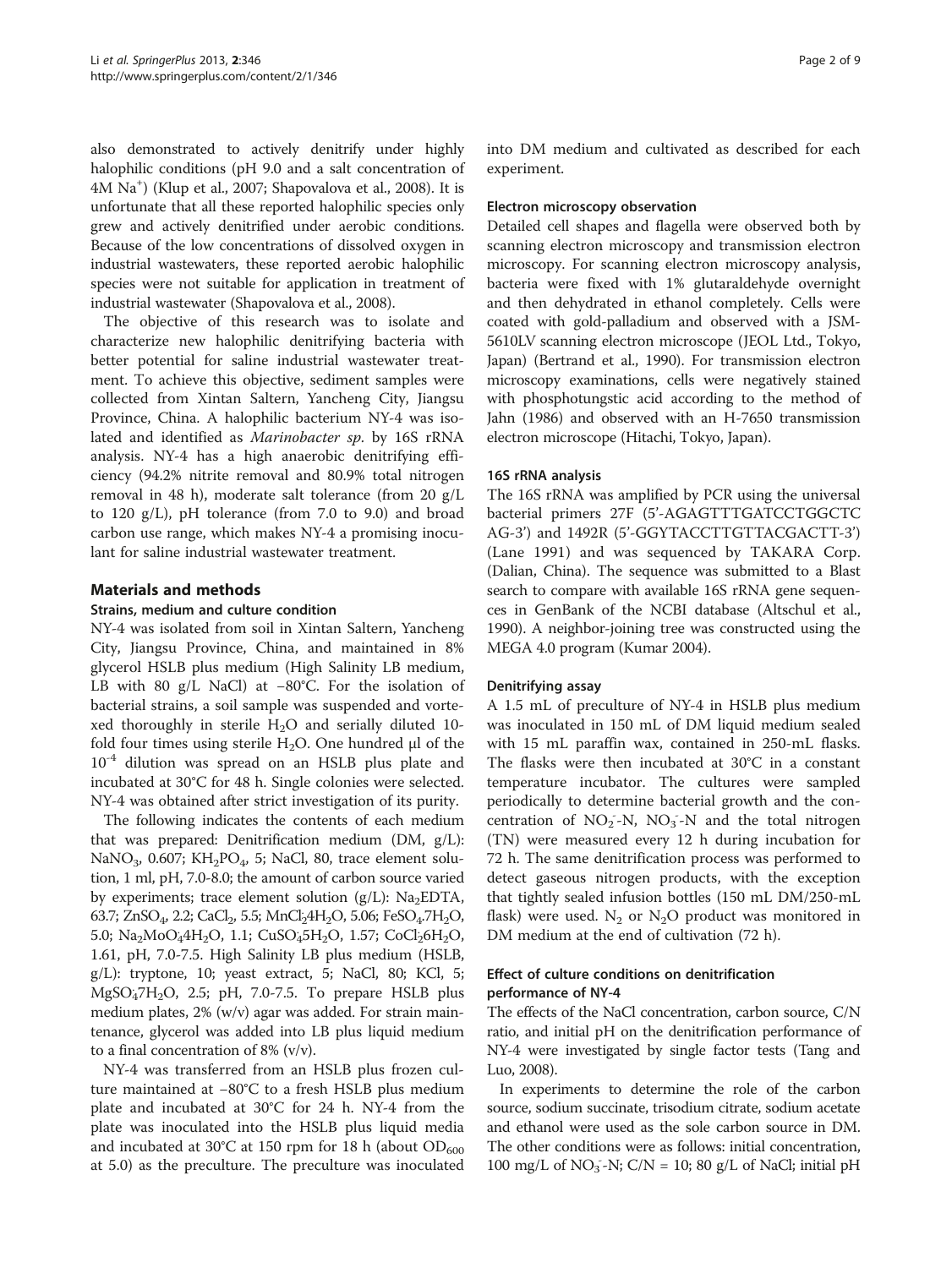of 8.0; and temperature of 30°C. In the experiments to test the effect of C/N ratio, trisodium citrate served as the sole carbon source, and the concentration was varied to yield different C/N ratios (1, 5, 10, 15, 20, 25 and 30) at a fixed concentration of NO<sub>3</sub>-N (100 mg/L). The other conditions were the same as those used for the carbon source experiments. To observe the effects of salinity and initial pH on nitrogen removal, the concentration of NaCl in DM was varied from 0 to 160  $g/L$  (at intervals of 20  $g/L$ ), and the initial pH from 6.0 to 10.0 (at intervals of 1.0 pH units). These tests were conducted at a C/N ratio that demonstrated optimum growth conditions. Samples were collected for the determination of bacterial growth rate, NO<sub>2</sub>-N, NO<sub>3</sub>-N and TN during incubation for 48 h.

# Analysis methods

Bacterial cells were stained with a Gram staining method (Magee et al., [1975\)](#page-8-0), observed and counted in blood counting chamber, using an optical microscope (LW40B, Cewei Corp. Ltd., China). Growth rate was calculated as change in the number of incerased cells vs culturing time during the exponential phase of growth.

Nitrate ( $NO<sub>3</sub>$ -N), nitrite ( $NO<sub>2</sub>$ -N), and total nitrogen (TN) were determined according to standard methods (APHA et al., [1998](#page-7-0)), including diphenylamine spectrophotometry, N-(1-naphthyl)-1, 2-diaminoethane dihydrochloride spectrophotometry, and potassium persulfate digestion UV spectrophotometric methods, respectively.

The gaseous nitrogen products  $N_2O$  and  $N_2$  from headspace were analyzed by gas chromatography (GC9790- 2, Guji Corp. Ltd., China). The conditions were as follows: Packed GC Column [Porapak Q] (mesh size 60/80, Φ3×3 m, Agilent); sample injection port and detector temperature set at 70°C and 100°C, respectively. Gas flow: carrier H<sub>2</sub> 1.2 mL/min; the added quantity was 600 µL.

# Amplification of the nitrite reductase gene and nitrous oxide reductase of NY-4

Fragments of the nirS gene of NY-4 were amplified using the primers cd3F and cd4R, developed by Michotey et al. ([2000\)](#page-8-0). The primer sequences were cd3F: 5'- GT(A/T/C/ G)AA(T/C)GT(A/T/C/G)AA(A/G)GA(A/G)AC(A/T/C/G) GG-3', cd4R:  $5'$ -AC(A/G)TT(A/G)AA(T/C)TT(A/T/C/G)  $CC(A/T/C/G)GT(A/T/C/G)GG-3'$ . Fragments of the *nir*K gene of NY-4 were amplified using primers F1aCu and R3Cu, developed by Hallin et al. [\(1999](#page-7-0)). The primer sequences were F1aCu: 5'-ATCATGGT(C/G)CTGCCGCG-3', R3Cu: 5'-GCCTCGATCAG(A/G)TTGTGGTT-3'. Fragments of the nosZ of NY-4 were amplified using primers nosz47F and nosz1776R, referenced with the reported potential nosZ gene (GenBank, GI: 107515115). The primer sequences were nosz47F: 5'-GAGGTTTCCGAAGGTGGT CTG-3, nosz1776R: 5'-GGTCACGGAAGCGGTCTGC-3'. The PCR conditions used were according to the references described for each primer pair. Aliquots of 10 μl of the reactions were analyzed by electrophoresis on 2% (w/v) agarose gels. Bands were visualized by UV excitation and sequenced by TAKARA Corp. (Dalian, China). The sequences were compared with available reported gene sequences in GenBank using the BLAST program.

# Statistical analysis

All results were shown as the average of at least three independent experiments; variation was expressed as SD. Student's t-test, analysis of variance (ANOVA) and the Duncan's multiple range tests were used to determine whether the nitrite-N degradation rate differed significantly between treatments ( $P < 0.05$ ). All statistics were performed using SPSS for Windows version 11.0.

# Results

## Identification of NY-4

NY-4 was heterotrophic and able to grow under both aerobic and anaerobic conditions. The colonies of NY-4 were white, circular in shape, with semitransparent, slabby, wet and smooth surfaces on LB plus plates. The cells were Gram-negative, bacilliform with a size of 0.2 - 0.3 μm in diameter and 2.0 - 3.0 μm in length (Figure [1](#page-3-0)A), and were motile with general flagellum (Figure [1](#page-3-0)B). Almost the entire 16S rRNA gene (1502 nt) was PCRamplified and sequenced, and the sequence was submitted to GenBank under the accession number JN903898. The BLAST results indicated that NY-4 was closely related to members of genus *Marinobacter*, showing the highest 16S rRNA gene sequence similarity (99%) to Marinobacter hydrocarbonoclasticus. The phylogenetic analysis also showed that NY-4 was grouped together with M. hydrocarbonoclasticus in the tree with 100% bootstrap support (Additional file [1](#page-7-0): Figure S1).

We assessed the anaerobic denitrification performance of NY-4. When inoculated in denitrification DM medium, NY-4 grew quickly, concurrent with a significant and rapid consumption of NO<sub>3</sub>-N (about 85% in 48 h), showing a high efficiency in denitrification and nitrogen removal capacity (Figure [2](#page-3-0)). Surprisingly, no  $NO<sub>2</sub> - N$  accumulated was detected throughout the incubation period, which meant that NY-4 could rapidly use NO<sub>2</sub>-N as an electron acceptor reduced into gaseous nitrogen products (Shao and Yu, [2008](#page-8-0)).

## Factors affecting denitrification of NY-4

We tested the effects of the NaCl concentration, carbon source, C/N ratio, and initial pH on the denitrification performance of NY-4 by single factor tests (Tang and Luo, [2008\)](#page-8-0). In most different cultivation conditions, NY-4 had grown at a maximum cell density and entered the stationary phase when the cultures were sampled at 48 h, except for no growth in extreme unsuitable conditions. In addition, cells of NY-4 at the similar time is in the same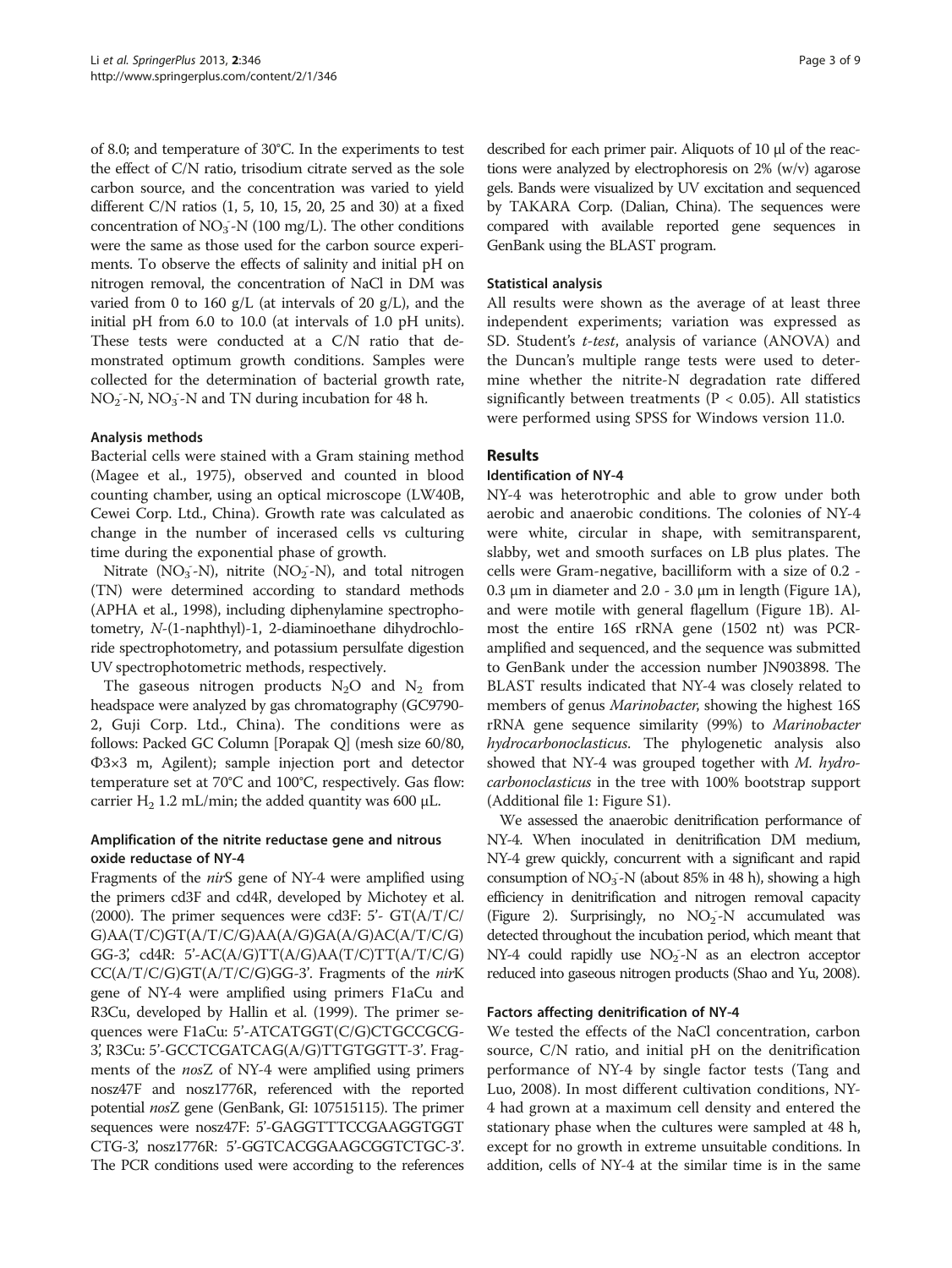<span id="page-3-0"></span>

growth phase so that the data of nitrogen removal were significative and comparable with each other.

#### Salinity concentration

As the main aim in this study was to isolate and identify strains with both effective denitrifying ability and high tolerance to salinity, we first assessed the denitrifying ability of NY-4 cultured in DM medium with a large range of salt concentrations, from 0 to 160 g/L NaCl.

As shown in Figure [3,](#page-4-0) NY-4 could not grow in DM medium without NaCl. The anaerobic growth rate, NO<sub>3</sub>-N and TN removal rates of NY-4 increased together until the NaCl concentration gradually reached 80 g/L and decreased with the continuous increase in NaCl concentration above 80 g/L. With this concentration, the growth rate of NY-4 was  $1.43 \times 10^6$  mL<sup>-1</sup>/h and removal rate of NO<sub>3</sub>-N and TN were 93.4% and 79.3% respectively.

#### Carbon source

The carbon source is one of the most important factors affecting denitrifying ability. During the denitrification

process, cells use the carbon source as an electron donor and gradually reduce nitrate to  $N_2$ , thus removing organic matter and nitrate simultaneously. Her and Huang [\(1995\)](#page-7-0) proposed that the structure and molecular content of the carbon source were significant factors affecting the efficiency of denitrification.

We tested a range of carbon sources to determine the best carbon source affecting the denitrification rate of NY-4 and found it was sodium succinate. When grown on sodium succinate, NY-4 grew the best and exhibited the most efficient denitrifying ability, with a growth rate of  $1.38 \times 10^6$  mL<sup>-1</sup>/h, while the NO<sub>3</sub>-N and TN removal percentages reaching 92.9% and 83.1% respectively (Table [1\)](#page-4-0). The results in Table [1](#page-4-0) also showed that NY-4 did not grow very well and that denitrification was less efficient with other carbon sources.

Generally speaking, a carbon source with a simple, small molecular structure would be more favorable for denitrification. For NY-4, sodium succinate was the best carbon source, probably because sodium succinate can easily enter the tricarboxylic acid cycle (TCA) and

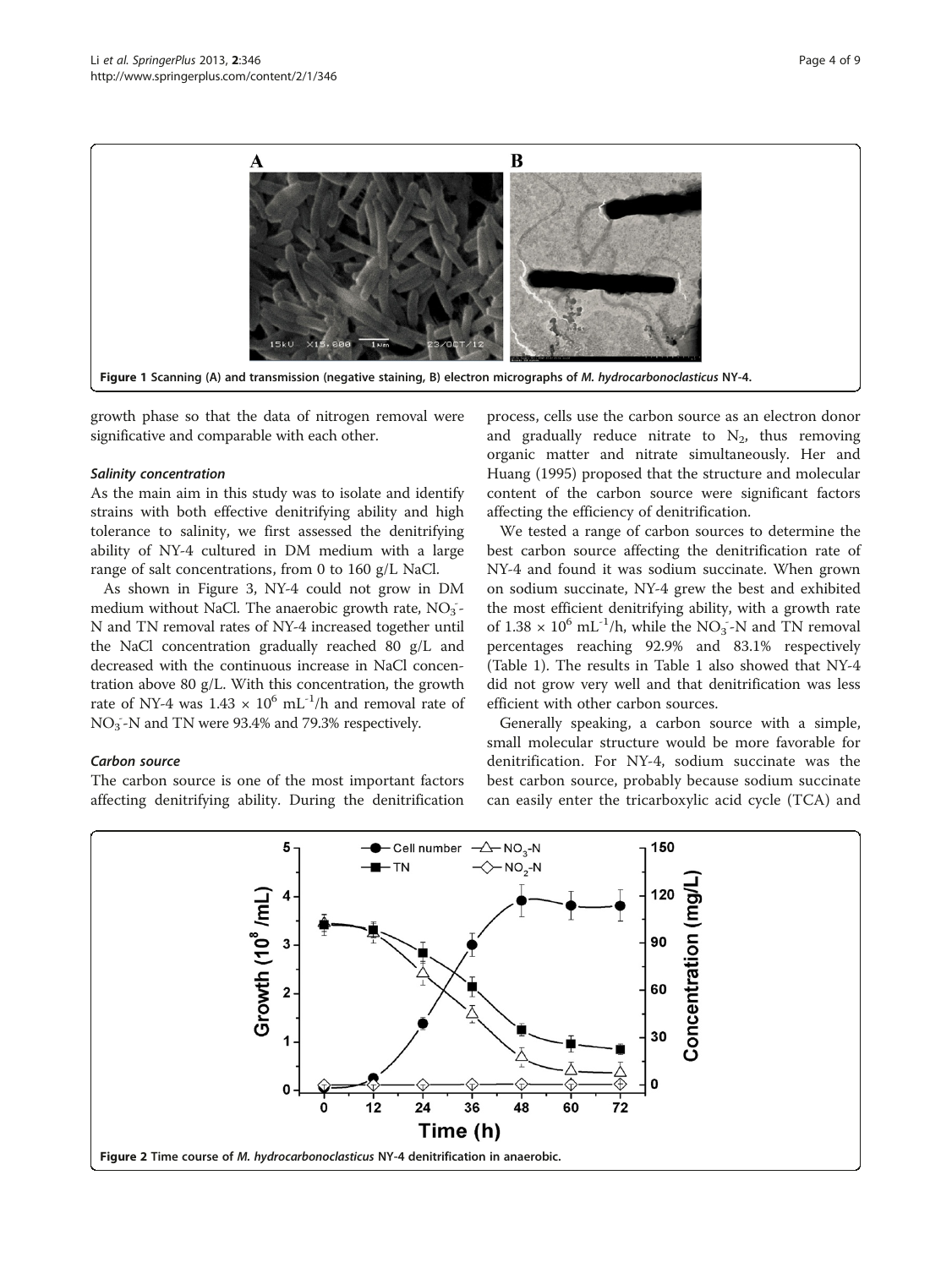<span id="page-4-0"></span>

rapidly provide energy and reduction force (Zheng et al., [2012\)](#page-8-0).

#### C/N ratio

The effect of altering the C/N ratio is shown in Figure [4](#page-5-0). When the C/N ratio was low, such as 1:1, NY-4 did not grow and nearly no  $NO<sub>3</sub><sup>-</sup>N$  and no TN were removed. Similar to other denitrifying strains (Lesley et al., [1983](#page-8-0)), an increase in organic carbon concentration yielded an increase in the denitrification efficiency of anaerobic denitrifier NY-4. When the C/N ratio was 10:1, the growth rate of NY-4 (1.31  $\times$  10<sup>6</sup> mL<sup>-1</sup>/h) and removal of both  $NO_3^-$ -N (90.3%) and TN (73.3%) reached its peak. However, when the C/N ratio was higher than 10:1, there was no further improvement in the bacterial growth and nitrogen removal. Taking cost effectiveness into consideration, a C/N ratio of 10 was selected as the optimum operating condition for subsequent assays.

#### pH

The effects of initial pH are shown in Figure [5](#page-5-0). NY-4 could not grow under highly acidic ( $pH < 6.0$ ) or highly alkaline (pH > 10.0) conditions. Under mesophilic

conditions (pH 6.0 - 8.0), cell growth and TN removal increased quickly with maximal cell growth rate  $(1.39 \times$  $10^6$  mL<sup>-1</sup>/h), NO<sub>3</sub>-N (92.3%) and TN removal (83.4%) at pH 8.0. In the pH range from 8.0 to 10.0, cell growth rate and nitrogen removal dropped quickly while the denitrifying ability was lost completely in pH 10.0. For practical wastewater treatment applications, a pH of 8.0 was chosen as the optimum pH for the anaerobic denitrification performance for NY-4.

Interestingly, even with all the different factors we changed and assessed, no obvious  $NO<sub>2</sub> - N$  accumulation was detected, which meant that any  $NO<sub>2</sub> - N$  produced was quickly used as an electron donor and converted to  $N<sub>2</sub>O$  by NY-4.

#### Detection of gaseous products of NY-4

At the end of the incubation of NY-4, lots of bubbles were observed in the cell cultures. Because no  $NO<sub>2</sub> - N$ accumulation was detected, we presumed that any  $NO<sub>2</sub> - N$ formed by denitrification was quickly converted to gaseous products. The gaseous nitrogen products of denitrification are  $N_2O$  or  $N_2$  (Jones et al., [2011\)](#page-7-0), which has been demonstrated in some species of bacteria such as Alcaligenes *faecalis* (Joo et al., [2007\)](#page-8-0). Nitrous oxide and  $N_2$  from the

Table 1 Effect of carbon source on the denitrifying performance of NY-4

| Carbon source     | Growth rate $(10^6 \text{ mL}^{-1}/\text{h})$ | $NO3$ -N removal (% 48 h) | TN removal (% 48 h) |
|-------------------|-----------------------------------------------|---------------------------|---------------------|
| Sodium succinate  | $.29 + 0.13$                                  | $88.8 + 2.1$              | $71.0 + 3.2$        |
| Trisodium citrate | $.38 + 0.18$                                  | $92.9 + 3.5$              | $83.1 + 2.4$        |
| Sodium acetate    | $0.68 + 0.09$                                 | $52.1 + 3.3$              | $43.9 + 4.1$        |
| Fthanol           | $0.10 + 0.01$                                 | $8.4 + 1.6$               | $6.8 + 1.2$         |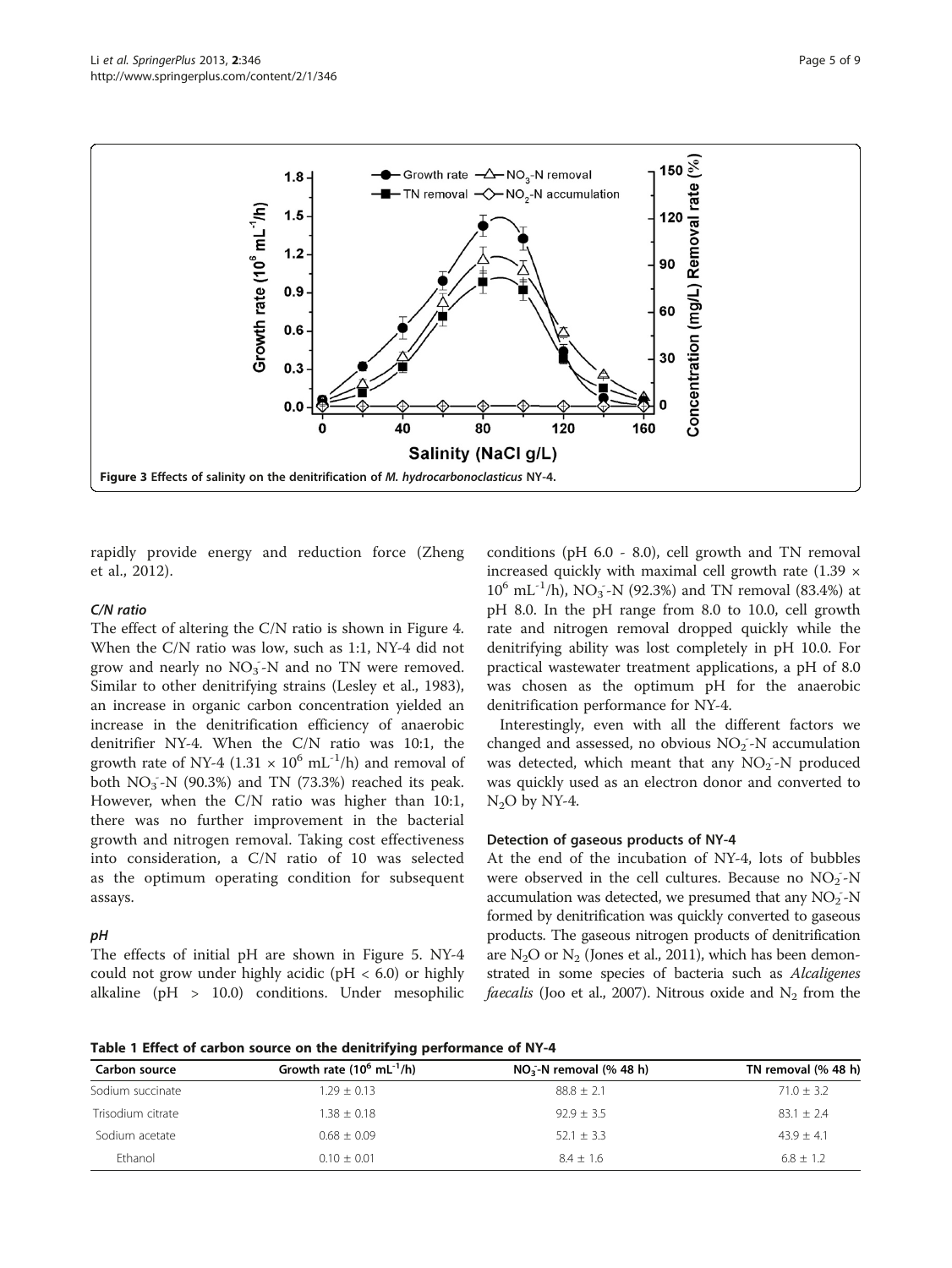

<span id="page-5-0"></span>

culture headspace were analyzed by gas chromatography. As shown in Additional file [2](#page-7-0): Figure S2, the peak of a standard sample of  $N_2$  emerged between 0.664 min and 1.013 min, while the peak of a standard sample of  $N_2O$ emerged between 2.063 min and 3.026 min. The peak of gaseous nitrogen production from NY-4 appeared between 0.673 min to 1.002 min, corresponding to the standard  $N_2$  peak. A small peak was detected at 2.095 min, corresponding to  $N_2O$ . This result demonstrated that NY-4 could produce both  $N_2O$  and  $N_2$  through its denitrification process, but  $N_2O$  was rapidly converted to  $N_2$  so that negligible  $N_2O$  was detected (Additional file [2](#page-7-0): Figure S2).

## Amplification of denitrification nitrite reductase and nitrous oxide reductase of NY-4

Denitrification is part of the bioenergetic ability of the bacterial cell, where the nitrate and nitrite and the gaseous NO and  $N_2O$  serve instead of dioxygen  $(O_2)$ as terminal acceptors for electron transport phosphorylation. It is clearly the role of denitrification in the global N cycle and in cellular bioenergetics that makes a detailed knowledge of this process essential (Zumfit [1997](#page-8-0)).

Denitrification will be considered as the assemblage of nitrate respiration, nitrite respiration combined with NO reduction, and  $N_2O$  respiration:

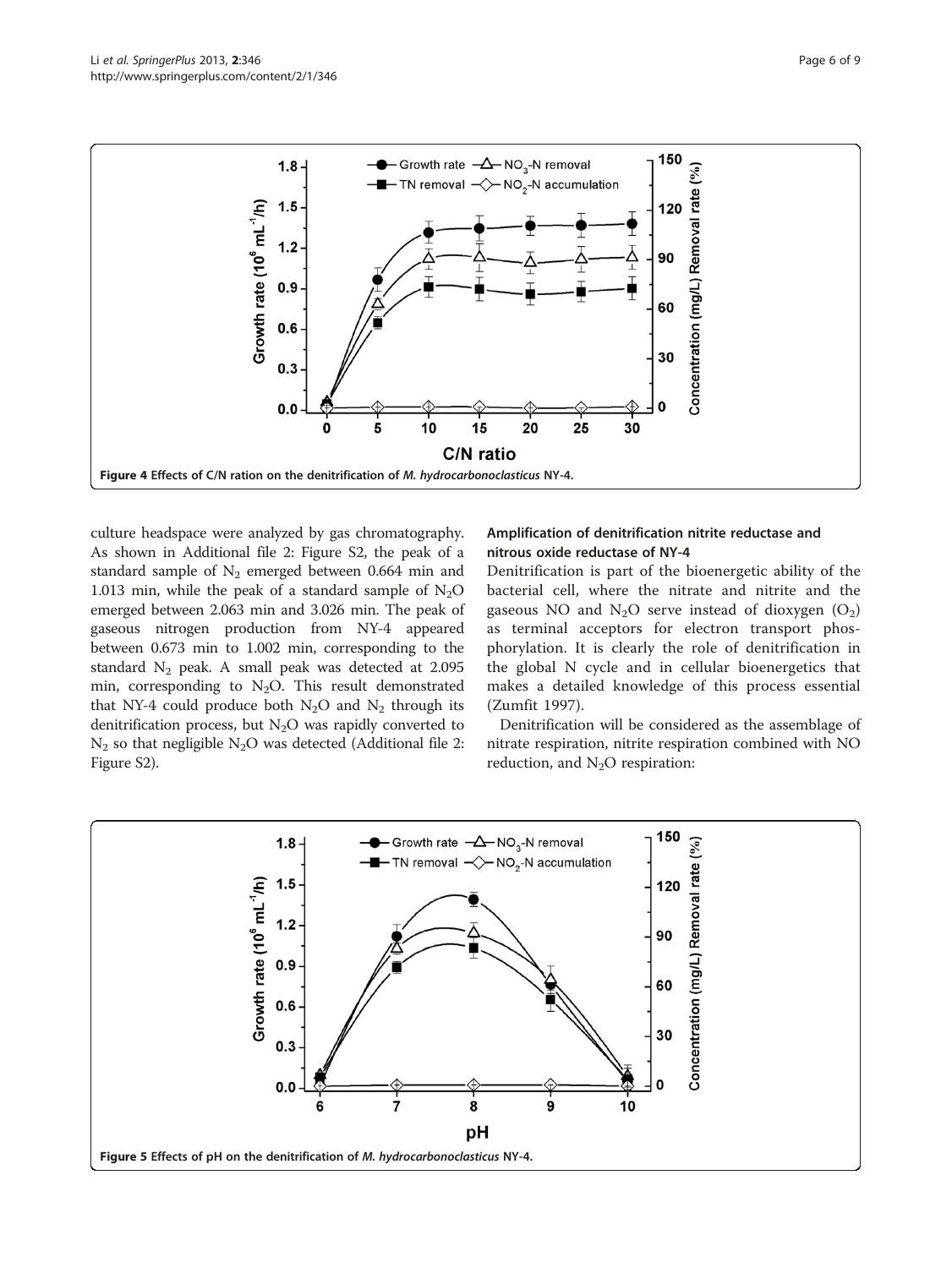<span id="page-6-0"></span> $NO_3 \rightarrow NO_2 \rightarrow NO \rightarrow N_2O \rightarrow N_2$ 

Nitrite reductase functional genes encode the enzymes that play a key part in the bacterial denitrification process (Song et al., [2011\)](#page-8-0). There have been many reports on the composition and gene sequence of the nitrite reductase (nir) gene, and there are two types of nir gene, nirS (cytochrome cd1-type enzyme) and nirK (copper-based enzyme) (Brake et al., [2000](#page-7-0); Ole et al., [2009](#page-8-0); Stouthamer [1992](#page-8-0)). The results of PCR amplification of nitrite reductase genes nirS and nirK from NY-4 are shown in Figure 6. The nirS (1725 nt) amplification was positive, while the *nir*K amplification was negative. The BLAST result showed this nirS gene shared 97% homology with reported M. hydrocarbonoclasticus potential nirS gene (GenBank, GI: 4657102). These results indicated that the NY-4 had the nirS form of the nitrite reductase gene.

In the denitrifying process, three gases (NO,  $N_2O$  and  $N_2$ ) can be produced. Because of the high activity and specificity of NO reductase, NO is hardly accumulated, so the main gaseous products of the denitrifying process are  $N_2O$  and  $N_2$ .  $N_2O$  is an important greenhouse gas, with  $\sim$ 320-fold higher impact than  $CO<sub>2</sub>$  on greenhouse effect (Lashof and Ahuja, [1990\)](#page-8-0). For this reason it was important to isolate strains that completely denitrify  $NO<sub>3</sub>$ -N to  $N<sub>2</sub>$ . The presence of the nosZ gene, encoding nitrous oxide reductase, indicates whether the strain has the genetic capacity for complete reduction to  $N_2$  (Jones et al., [2011](#page-7-0)).

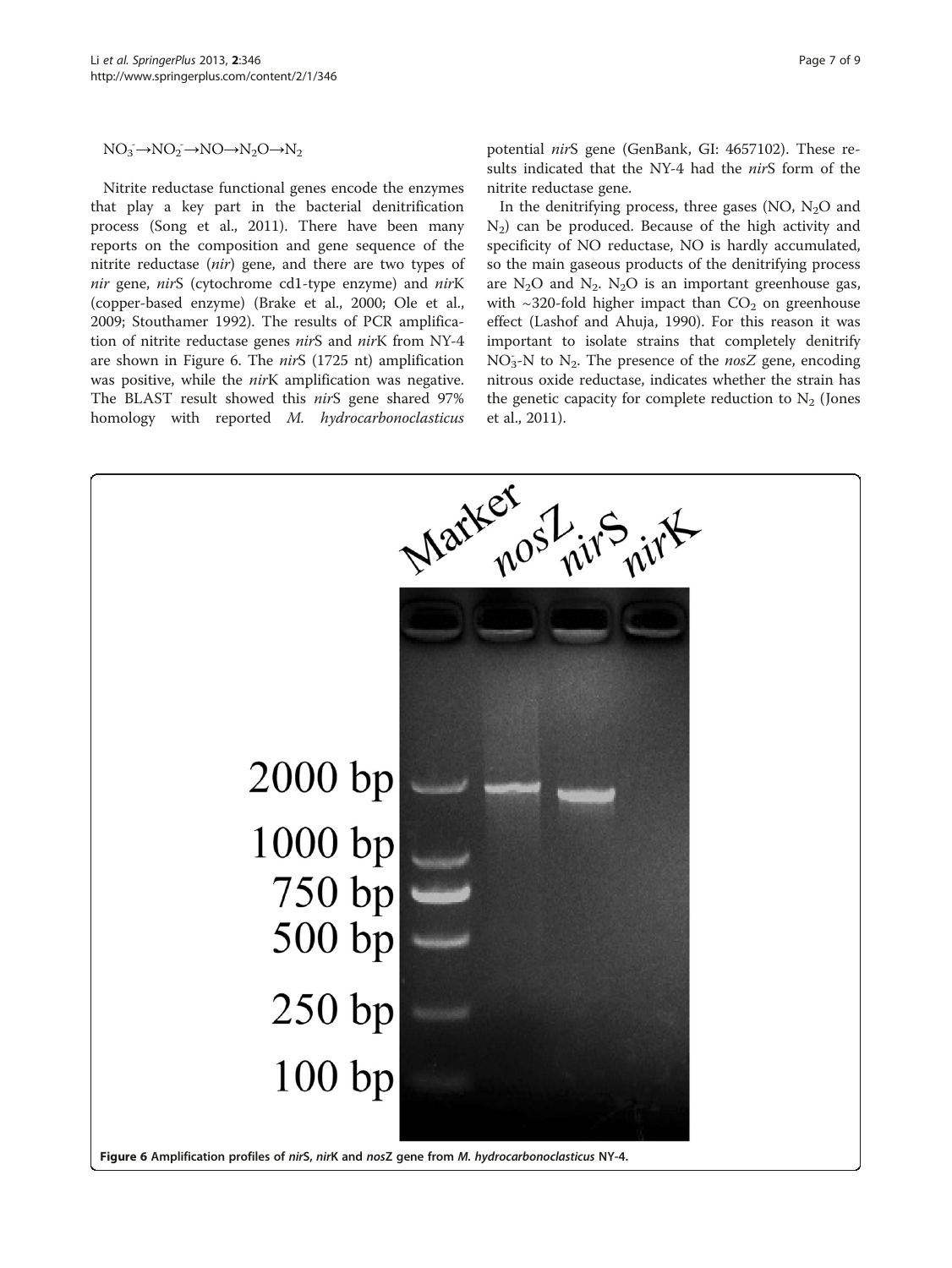<span id="page-7-0"></span>We analyzed the gases produced by NY-4 and found that the majority of gas produced was  $N_2$  with very little  $N_2O$  accumulation. We were able to amplify the nosZ gene of NY-4 (1896 nt) (Figure [6\)](#page-6-0). The BLAST result showed this nosZ gene shared 94% homology with a reported M. hydrocarbonoclasticus potential nosZ gene (GenBank, GI: 107515115). We postulate that the nitrous oxide reductase encoded by the  $nosZ$  gene of NY-4 had a very high enzymatic activity so that the  $N_2O$  produced was quickly converted to  $N_2$ .

#### **Discussion**

As we know, industrial wastewaters contain a large amount of nitrates and salt (Glass and Silverstein, 1997; Hirata et al., 2001; Labbe et al., [2003](#page-8-0)). van der Hoek et al. [\(1987](#page-8-0)) and Clifford and Liu (1993) showed that denitrification was possible under 3% (w/w) NaCl conditions. However, the denitrification rate of saline wastewaters decreased under highly saline conditions (Yang et al., [1995](#page-8-0)). Therefore, nitrogen removal from saline wastewater has been considered to be difficult (Yoshie et al., [2004\)](#page-8-0). The discovery of denitrifying halophilic bacteria was thought to solve this problem and many such strains have been reported. Most of these strains only grow under aerobic conditions, which limits their use in treatment of low DO industrial wastewaters.

In this study, a novel M. hydrocarbonoclasticus NY-4 was shown to almost completely reduce nitrate under optimum conditions (80 g/L NaCl and pH 8.0). Compared with other halophilic species, NY-4 could grow faster (maximum at  $1.39 \times 10^{6}$  mL<sup>-1</sup>/h) and to a higher density  $(3.92 \times 10^{8}$  mL<sup>-1</sup>) under anaerobic conditions. M. hydrocarbonoclasticus NY-4 also rapidly converted  $NO_3^-$ -N into  $N_2$ , without  $NO_2^-$ -N or N<sub>2</sub>O accumulation. Generally, NY-4 could reduce nitrate within a NaCl concentration range from 20 to 120 g/L and pH range from 7.0 to 9.0. The strain was also able to use a range of carbon sources for growth and denitrification, such as sodium succinate, trisodium citrate and sodium acetate. Because of its denitrification ability, broad carbon use range and high tolerance to salinity and pH, NY-4 holds promise for the treatment of saline wastewaters.

We also tested the denitrifying ability of NY-4 under aerobic conditions (data not shown). The best TN removal was only about 40% under aerobic conditions, which is no better than other reported strains in nitrogen removal. Considering the low dissolved oxygen in industrial wastewaters, NY-4 remains a promising potential inoculant for saline wastewater treatment.

# Additional files

[Additional file 1: Figure S1.](http://www.biomedcentral.com/content/supplementary/2193-1801-2-346-S1.tiff) Phylogenetic tree generated from an alignment of the 16S rRNA.

[Additional file 2: Figure S2.](http://www.biomedcentral.com/content/supplementary/2193-1801-2-346-S2.tiff) GC profiles of the standard gas samples and gaseous production of M. hydrocarbonoclasticus NY-4.

#### Competing interests

The authors declare that they have no competing interests.

#### Authors' contrbutions

LRP and HN carried out the strains isolation, characteristics, analysis of denitrification ability, and drafted the manuscript. ZXL carried out the 16S rRNA gene amplication. WXF carried out researches on effect of culture conditions on cell growth. ZX and GHF participated in the cell cultivations and 16S rRNA sequence alignment. All authors read and approved the final manuscript.

#### Acknowledgments

This research was supported by the National Science Foundation of China (No. 51008012) and Open Science Foundation of Jiangsu Key Laboratory for Biomass-based Energy and Enzyme Technology (No. JSBEET1314).

#### Author details

<sup>1</sup>College of Biotechnology and Pharmaceutical Engineering, Nanjing University of Technology, Nanjing 211800, People's Republic of China. 2 Jiangsu Key Laboratory for Biomass-based Energy and Enzyme Technology, Huaian 223300, People's Republic of China.

#### Received: 13 April 2013 Accepted: 26 July 2013 Published: 27 July 2013

#### References

- Altschul SF, Gish W, Miller W, Myers EW, Lipman DJ (1990) Basic local alignment search tool. J Mol Biol 215:403–140
- APHA, AWWA, and WPCF (1998) Standards methods for the examination of water and wastewater, 9th edn. APHA, Washington, D.C
- Berendes F, Gottschalk G, Heine-Donnernack E, Moore ERB, Tindall BJ (1996) Halomonas desiderata sp. Nov., a new alkaliphilic, halotolerant and denitrifying bacterium isolated from a municipal sewage works. Syst Appl Microbiol 19:158–167
- Bertrand JC, Al-Mallah M, Acquaviva M, Mille G (1990) Biodegradation of hydrocarbons by an extremely halophilic archaebacterium. Lett Appl Microbiol 11:260–263
- Boltyanskaya YV, Antipov AN, Kolganova TV, Lysenko AM, Kostrikina NA, Zhilina TN (2004) Halomonas campisalis, an obligatorily alkaliphilic, nitrous oxidereducing denitrifier with a molybdenum cofactor-lacking nitrate reductase. Mikrobiologia (Moscow Engl Transl) 73:271–278
- Boltyanskaya YV, Kevbrin VV, Lysenko AM, Kolganova TV, Tourova TP, Osipov GA, Zhilina TN (2007) Halomonas mongoliensis sp. nov. and Halomonas kenyensis sp. nov., new haloalkaliphilic denitrifiers capable of N<sub>2</sub>O reduction, isolated form soda lakes. Mikrobiologia (Moscow Engl Transl) 76:739–747
- Brake G, Zhou J, Wu L, Shou JZ, Allan H (2000) Nitrite reductase genes (nirK and nirS) as functional markers to investigate diversity of denitrifying bacteria in pacific northwest marine sediment communities. Appl Environ Microbool 66:2096–2104
- Cliford D, Liu X (1993) Ion exchange for nitrate removal. J Am Water Works Assoc 85:135–143
- Glass C, Silverstein J (1997) Denitrification of high-nitrate high-salinity, wastewater. Water Res 33:223–229
- Grunditz C, Gumaelius L, Dalhammar G (1998) Comparison of inhibition assays using nitrogen removing bacteria: application to industrial wastewater. Water Res 32:2995–3000
- Hallin S, Lindgren P (1999) PCR detection of genes encoding nitrite reductase in denitrifying bacteria. Appl Environ Microbiol 65:1652–1657
- Her JJ, Huang JS (1995) Influences of carbon source and C/N ratio on nitrate/ nitrate denitrification and carbon breakthrough. Bioresour Technol 54:45–51
- Hirata A, Nakamura Y, Tsuneda S (2001) Nitrogen removal from industrial wastewater discharged from metal recovery processes. Water Sci Technol 44:171–180
- Hockenbury MR, Grady CPL Jr (1977) Inhibition of nitrification effects of selected organic compounds. J. Water. Pollut Control Fed 49:768–777
- Jahn K (1986) Isolation and characterization of fimbriae form Wscherichia coli. In: Sussman M (ed) The virulence of Escherichia coli. Reviews and methods. The Society for General Microbiology. Academic Press, London, pp 381–388
- Jones CM, Weish A, Throback IN, Dorsch P, Bakken LR, Hallin S (2011) Phenotypic and genotypic heterogeneity among closely related soil-borne  $N_{2}$ - and N<sub>2</sub>O- producing Bacillus isolates harboring the nosZ gene. FEMS Micobiol Ecol 76:541–552